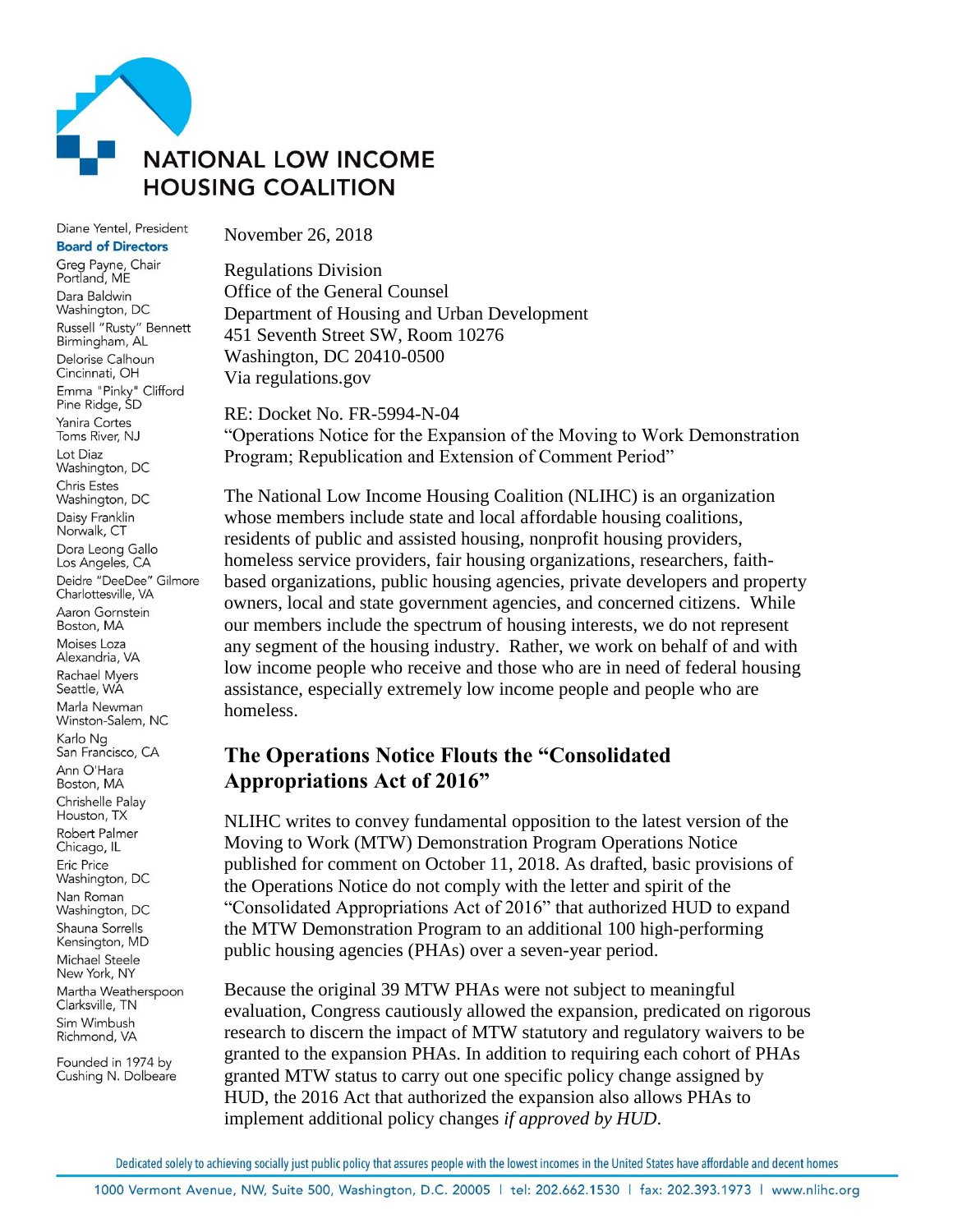In addition, the Act states that "all agencies designated under this section shall be evaluated through rigorous research." However, the revised Operations Notice does not comport with the statute because it would allow a PHA to impose a potentially harmful work requirement, time limit, and burdensome rent MTW Waiver without securing HUD approval and without the rigorous evaluation called for by the statute.

NLIHC submitted comments regarding a draft Operations Notice for Expansion of the MTW Demonstration Program published in the *Federal Register* on January 23, 2017. Among other comments, NLIHC conveyed strong opposition to the inclusion of work requirements, time limits, and major changes to rent policies among possible "Conditional Waivers." HUD considered such waivers "conditional" and would have required PHAs to receive HUD approval because as HUD admitted, waivers pertaining to work requirements, time limits, and rent burdens were "expected to have a greater and more direct impact on assisted households." For that very reason, NLIHC objected to Conditional Waivers because of the potential harm work requirements, time limits, and burdensome rent increases could impose on residents. NLIHC argued that such waivers should only be available as cohort-specific waivers subject to the rigorous evaluation process required by the statute.

The October 2018 revised Operations Notice removed the January 2017 draft Notice's "Conditional Waivers" and "General Waivers." However, in their place HUD proposes "MTW Waivers" that a PHA could impose without receiving HUD approval. Thirty-nine "MTW Waivers" are described in an Appendix to the revised Notice.

Allowing expansion MTW PHAs to impose work requirements, time limits, and rent burdens without HUD approval and without rigorous research to determine impacts on residents would be contrary to the letter and spirit of the "Consolidated Appropriations Act of 2016." Such waivers should only be allowed as part of a rigorous cohort evaluation.

Another way in which the October 2018 proposed Operations Notice would cause the MTW expansion to operate in a manner contrary to the Act is that it would allow expansion PHAs to adopt multiple MTW Waivers. This would cloud the ability of evaluators to discern the effect of the sole cohort-specific MTW Waiver. If the effect of a potentially harmful MTW Waiver such as time limits, work requirements, and rent burdens are to be meaningfully determined, a PHA must only be allowed to implement a cohort-specific MTW Waiver.

The October 2018 Operations Notice also proposes to require each of the 100 expansion PHAs to use one of twelve "rent policies," any one of which would impose a rent burden. HUD contends that the original 1996 statute requires this. However, the statute merely states that an MTW PHA must have a plan that "**establishes a reasonable rent policy, which shall be designed to encourage employment and self-sufficiency…such as excluding some or all of a family's earned income for purposes of determining rent**." Allowing a PHA to have minimum rents of \$250 or to use imputed rents, for example, does not constitute a "reasonable rent policy" and would not encourage employment or self-sufficiency.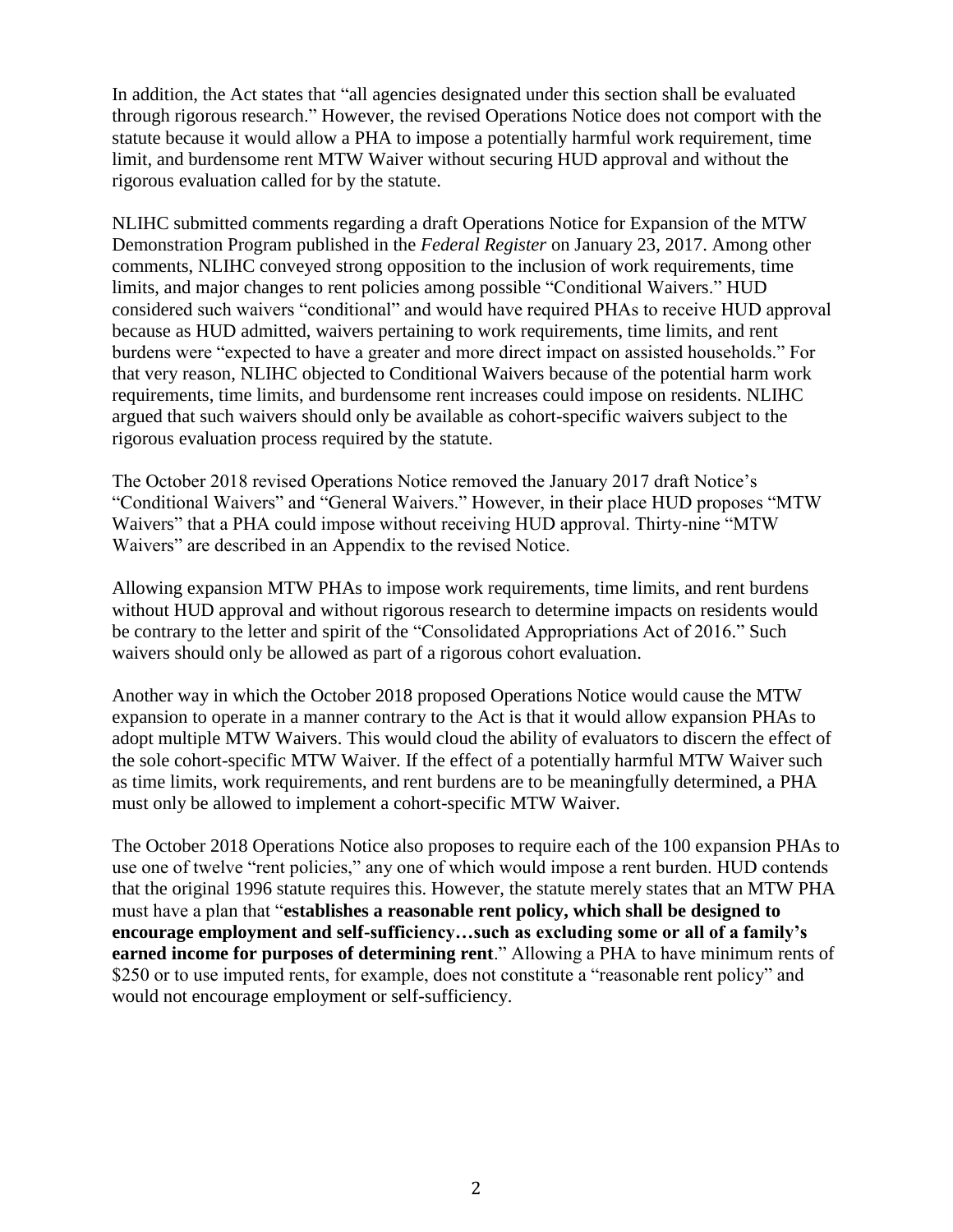# **Safe Harbors Are Inadequate**

In addition to the 39 available "MTW Waivers" and associated activities, the Appendix includes "safe harbors" that identify additional requirements a PHA must follow in order to carry out MTW activities without needing HUD approval.

Most of the MTW Waivers have these "safe harbors," ostensibly to mitigate or preclude any adverse impacts on residents. In most situations, the safe harbor merely requires a PHA to implement a "hardship policy" and conduct an "impact analysis." There are serious limitations to the direction HUD provides to PHAs regarding hardship policies and impact analyses. The limitations are described later in this comment letter.

### Safe Harbors for Elderly and Disabled People

In addition to hardship policies and impact analyses, another set of safe harbors pertain specifically to elderly people and people with disabilities. Elderly and disabled people, appropriately, are explicitly exempt from: term limits, work requirements, income bands, stepped rents, imputed rents, and alternative income exclusions or inclusions.

However, elderly and disabled households are not shielded from some other harmful MTW Waivers. For example:

- PHAs should not be allowed to impose a rent burden greater than 40% of adjusted income for an elderly or disabled household when they initially occupy a home using a voucher.
- PHAs should not be allowed to eliminate deductions from income for elderly or disabled people, or establish standard deductions that might be less than current available deductions.
- PHAs should not be allowed to impose fees that could create cost burdens for elderly and disabled households.
- PHAs should not be allowed to cause elderly or disabled households to shoulder rent burdens by charging them \$100 minimum rents.
- PHAs should not be allowed to cause elderly or disabled households to endure rent burdens by establishing total tenant payments or fixed/flat rents at 30% of gross income, instead of 30% of adjusted income.

Because MTW was intended as a demonstration program, Congress sought to determine how granting PHAs statutory and regulatory flexibilities might reduce costs, foster family selfsufficiency, and increase residents' housing choice – the three statutory objects. Imposing cost burdens on elderly and disabled households will only cause elderly and disabled households to divert their limited income from meeting their critical daily needs, such as nutritious food, medicines, medical attention, transportation to healthcare providers, or in the case of disabled people transportation to jobs. Imposing rent cost burdens does nothing to foster self-sufficiency or augment housing choice for elderly or disabled people.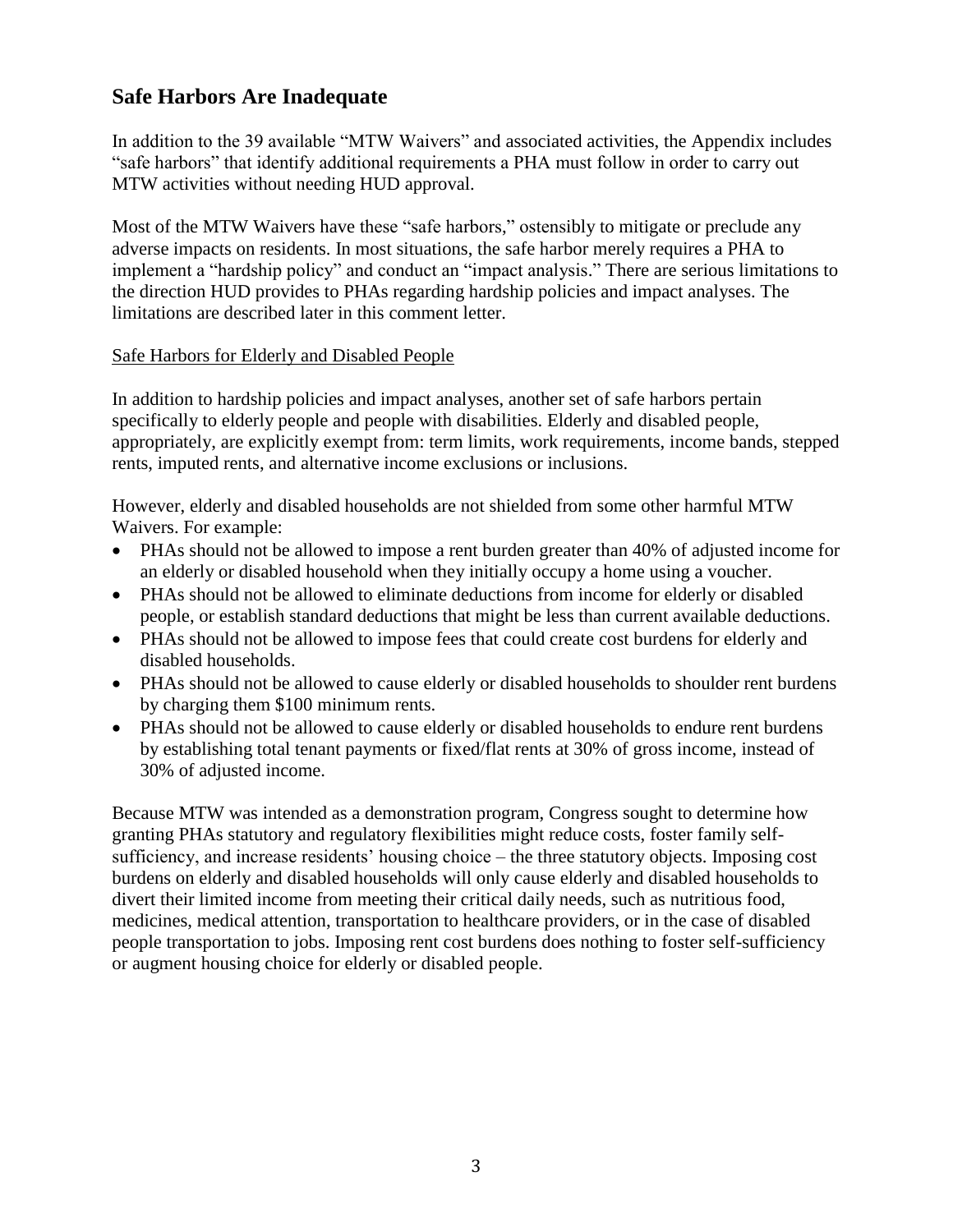### Safe Harbors for Non-Elderly and Non-Disabled People

For non-elderly, non-disabled people there are only two safe harbors in terms of rent policies, and both are inadequate because they would create rent burdens by: imposing \$250 minimum rents, or imposing total tenant payments of 35% of gross income, instead of 30% of adjusted income.

Other MTW Waivers in the October 2018 Operations Notice would also allow PHAs to impose rent burdens for non-elderly and non-disabled households by:

- Establishing fixed/flat rents at 35% of gross income, instead of 30% of adjusted income.
- Establishing income bands that would set a household's rent at a fixed amount within an income band at 35% of gross income, instead of 30% of adjusted income.
- Basing rents on imputed income that hypothesizes that each adult in a household is working up to 30 hours per week.
- Allowing a voucher household to pay more than 40% of adjusted income when the household initially occupies a home using a voucher.
- Eliminating one, some, or all income deductions.

It is difficult to comprehend how causing extremely low income or very low income households to spend more than 30% of their income for rent will achieve any of the three statutory objectives. Family self-sufficiency is more likely to be hindered if more of a family's very modest amount of disposable income is diverted to rent rather than to be used for basic needs such as food, medicine, transportation, child care, and job and/or school clothing. Rent cost burdens cannot increase housing choice. Nor will the minimal rent revenues these provisions might provide an MTW PHA help a PHA reduce its costs.

Three MTW Waivers - four-year term limits, stepped rents (which are effectively term limits), and work requirements - require PHAs to provide services to prepare households for losing their public housing or voucher as a result of the MTW Waiver. The Operations Notice euphemistically calls these "safe harbors." Forcing households to leave public housing or the voucher program could lead to homelessness, not housing choice. Without a stable, affordable home it becomes even more difficult to gain self-sufficiency. The statutory objective of reducing PHA costs is undermined by these waivers because PHAs will be obliged to provide termination services and incur extra administrative and unit turnover costs. Voucher landlords might be inclined to leave the program if they too have to incur tenant turnover costs.

## **Inadequate Guidance Regarding Content of Hardship Policies**

HUD provides only minimal guidance regarding the content of a Hardship Policy. A PHA's Hardship Policy is only required to include changes to a resident's circumstances, such as decreased income due to a reduction in employment or increased expenses such as medical costs. As proposed, a Hardship Policy does not have to respond to harmful impacts residents are likely to experience as a result of: an MTW Waiver rent burden; an MTW four-year term limit that leads to homelessness because adequate affordable housing is not available; or an MTW work requirement that displaces a household because the labor market cannot absorb low skilled residents.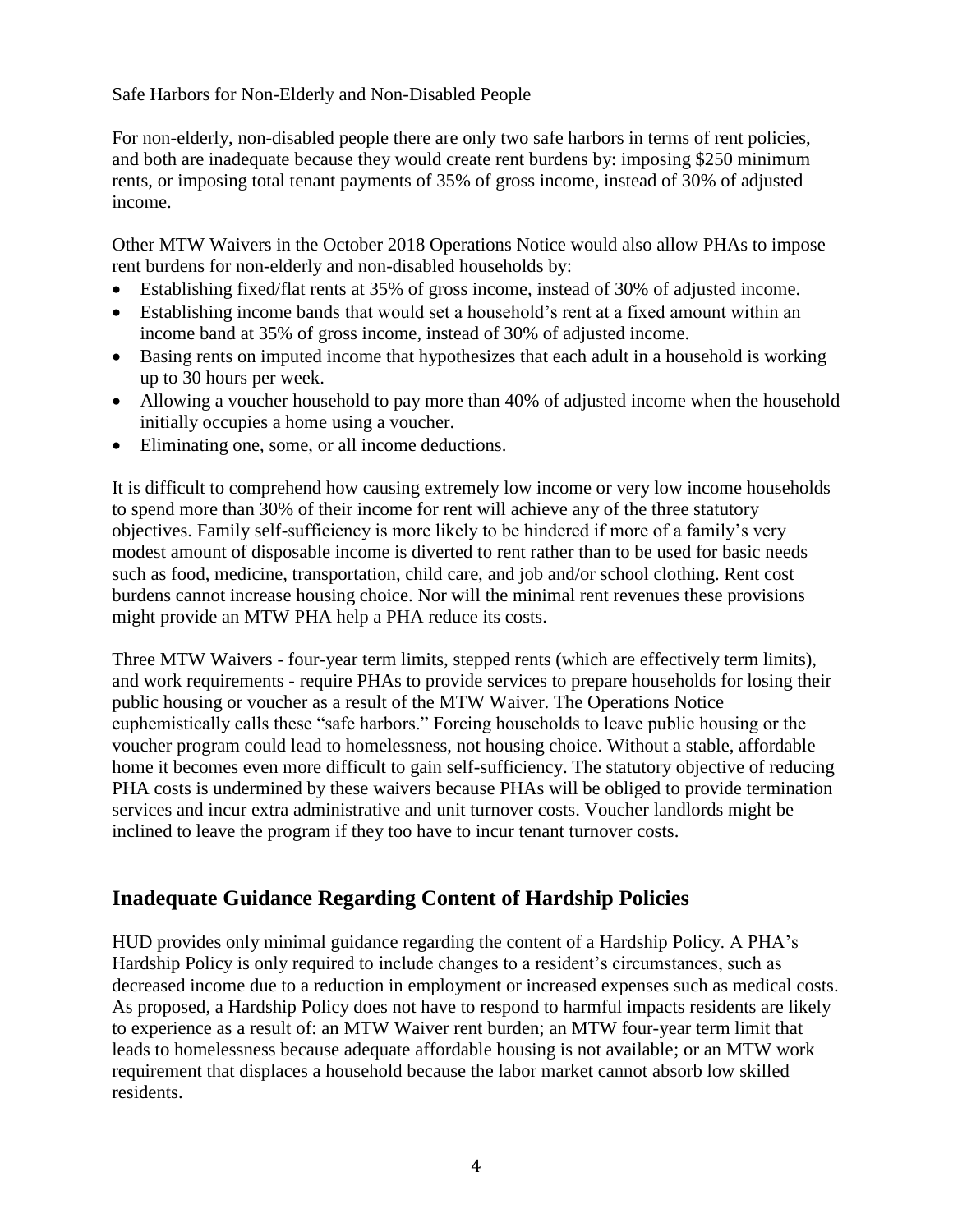HUD must provide specific Hardship Policy direction that anticipates the consequences of MTW Waiver implementation. For example, if a PHA implements a work requirement, its Hardship Policy should clearly state the protections residents will have if they encounter temporary layoffs through no fault of their own.

Often residents are not aware of existing hardship policies. HUD must provide explicit direction to MTW PHAs regarding informing residents about an MTW Hardship Policy. Prior to a PHA applying for MTW status, it should inform all residents that a draft Hardship Policy exists and invite and consider comments. Subsequently, PHAs should provide a copy of the Hardship Policy to residents during income reexaminations, and to prospective residents during intake. If a termination is anticipated, a PHA should again provide a resident with a copy of the Hardship Policy and not hinder a resident's attempt to seek a hardship exemption.

## **Inadequate Guidance Regarding Resident Notification**

Early in the Operations Notice, HUD writes, "agencies will ensure assisted families are made aware of the impacts the activities may have to their tenancy." However, the Notice does not provide any direction to a PHA regarding such notice to residents. Under HUD's Rental Assistance Demonstration (RAD), until recently HUD did not provide adequate guidance to PHAs regarding minimum content of a similar notice to residents about the potential impact on them of converting from public housing to RAD project-based rental assistance. Consequently, residents did not have sufficient information about what RAD entailed and how they would be affected. HUD must develop very specific minimum MTW notification requirements regarding the content of such notification, as well as specific minimum requirements about the means of notification.

The minimum content of such notification should explain the MTW Waivers a PHA intends to use and sample rent increases based on resident characteristics at each AMP. For PHAs intending to use MTW Waiver term limits, the notice should clearly indicate what will happen at the end of a four-year term, any substantial assistance that the PHA might provide upon termination, and any appeal process. For PHAs that intend to use MTW Waiver work requirements, the notice must be clear about the consequences of a resident's inability to obtain stable employment that provides adequate wages to secure affordable housing in the nearby market; it must also clearly indicate acceptable substitutes for employment, such as job preparation and training.

To ensure residents receive the notification, HUD should specify that where Resident Councils exist, they will be informed and actively engaged. In addition, the PHA must ensure that each household will receive an easy-to-read notification at their door and/or in rent statements. Notification should also be posted in common areas and included in newsletters – all well in advance of the PHA seeking MTW status.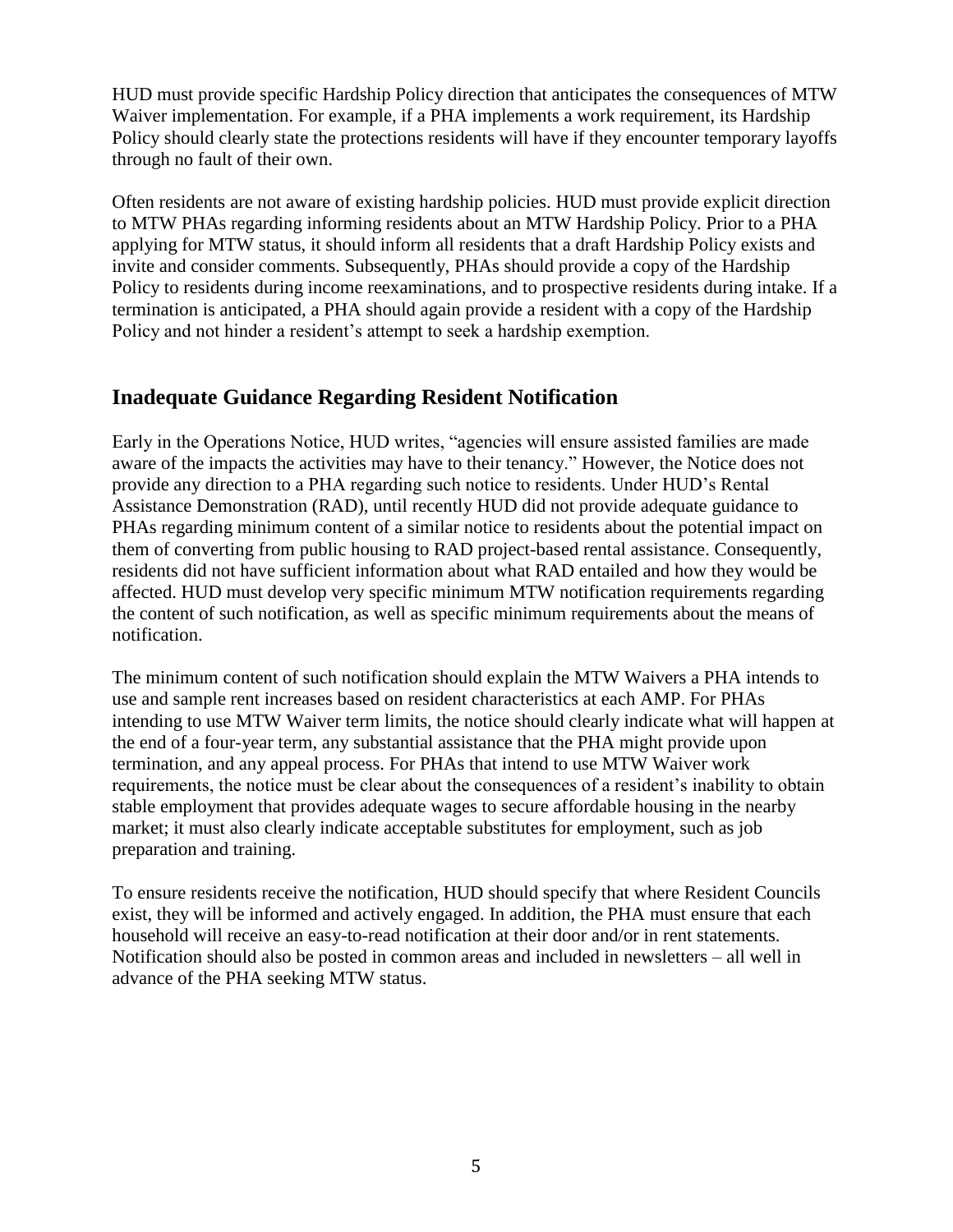# **Inadequate Guidance Regarding the Impact Analyses**

### More Guidance Regarding Resident Input and Public Accountability Is Needed

NLIHC is concerned that the Impact Analysis will not be fully reviewed or be subject to comment by residents or the general public. The Operations Notice Appendix merely states that the Impact Analysis is to be "available during the applicable public review period prior to implementation of the MTW activity." The body of the Notice refers to the standard PHA Plan resident and public review process; it does not mention the Impact Analysis as part of the anticipated MTW PHA Plan Supplement. If it is HUD's intention to have the Impact Analysis available during the applicable (PHA Plan?) public review period, then the body of the Notice and the Appendix should make this explicit.

Furthermore, unless a PHA is directed by HUD to emphasize in the PHA Plan Resident Advisory Board (RAB) engagement requirement and the public notice requirement that the PHA is seeking MTW Waivers, residents and the public will not necessarily know about the dramatic changes that the PHA intends to make. At many PHAs, residents have "given up" on the PHA Plan process due to inadequate notice, in sufficient information, cursory treatment by PHA staff, and a general sense that the PHA is just "going through the motions".

Because applying for MTW status presents such significant and potentially harmful changes, relying on the PHA Plan process is not sufficient. Additional resident involvement is called for. NLIHC recommends that 60 days prior to applying for MTW status, a PHA notify all residents of the intent to apply and hold a minimum of two resident meetings to explain the MTW Waivers the PHA intends to use and the potential impact on residents. A PHA should solicit and consider resident feedback, include a summary of resident comments and the PHA's response along with the application for MTW status. This latter recommendation goes beyond the Appendix's passive requirement that a PHA merely be prepared to submit an Impact Analysis at HUD's request.

In subsequent years as MTW Waivers are carried out, the Impact Analysis must be included as an attachment to the MTW PHA Plan Supplement and also be provided directly to HUD.

#### More Guidance Regarding Content of Impact Analysis Is Needed

HUD's guidance regarding the content of the Impact Analysis is inadequate. HUD requires an impact analysis to "consider" eight factors:

- 1. Impact on the PHA's finances.
- 2. Impact on rent affordability.
- 3. Impact on the waitlist(s).
- 4. Impact on the termination rate.
- 5. Impact on public housing occupancy level and voucher utilization.
- 6. Impact on PHA's ability to meet the statutory requirements.\*
- 7. Impact on the community in terms of the number of households transitioning to self-sufficiency and any change in the employment rate.
- 8. Impact on protected classes, including disparate impact.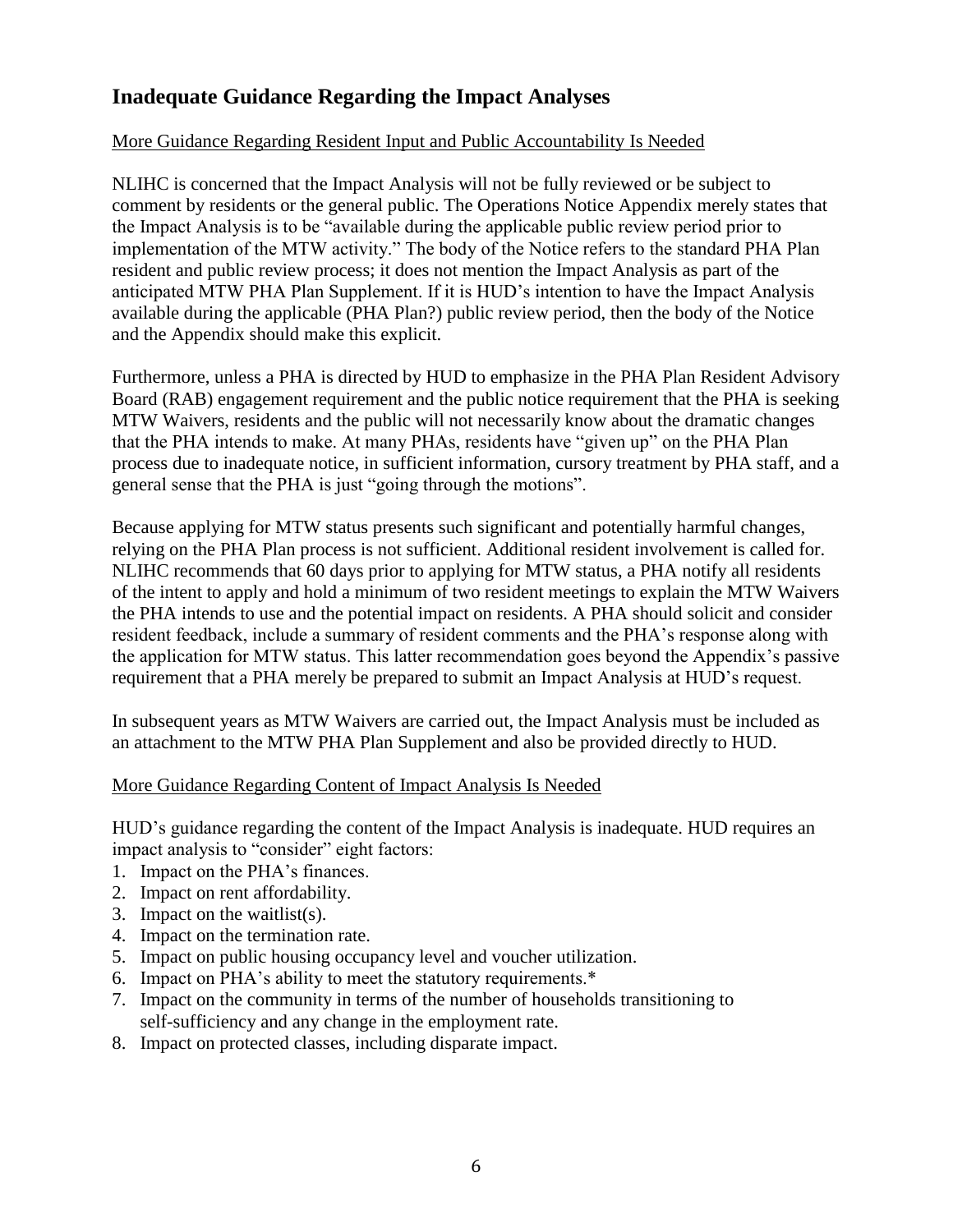**Regarding affordability**. Prior to implementing an MTW Waiver, the PHA should be required to conduct and publish a housing market analysis to determine whether there is an adequate supply of housing in the community that would be affordable to the residents of the PHA. What is the vacancy rate for units an extremely low or very low income household can afford in the community and in the metro area (how hard will it be to find a replacement unit)? Will residents be able to secure affordable market-rate housing if they will no longer be able to afford their HUD-assisted home due to MTW rent policies, if they lose their HUD assistance after a fouryear term limit, or if they cannot find employment?

HUD should provide specific guidance regarding assessing how many households are likely to be affected (prior to implementing an MTW Waiver) or who have been affected (three to five years after implementing an MTW Waiver) and the consequences to a household as a result of an MTW Waiver. For example, what is the consequence to a household of having less disposable income for basics such as food, medicine, medical and dental visits, child care, transportation, etc.? Have landlords evicted voucher households for failing to pay their full share of rent on time because the rent MTW Waiver is a cost burden?

**Regarding the waitlist**. The obverse of improved waitlist times is the potential harmful impact on households forced out of HUD-assisted housing. As previously stated, the Impact Analysis must address, both before and after implementation of an MTW Waiver, the impact on households forced to leave public housing or the voucher program due to the adverse impact of an MTW waiver. Another consideration to address would be the effect on a household of an MTW shallow voucher subsidy policy if the household can no longer meet the contract rent because the subsidy is insufficient.

**Regarding termination rate**. HUD must require the Impact Analysis to anticipate and subsequently report on the impact on households after they are forced to leave public housing or the voucher program due to an MTW Waiver. For households terminated as a result of term limits, stepped rents, or work requirements, will the PHA pay for moving expenses, utility hookups, security deposits, and first and last months' rent? Are displaced households enduring severe housing cost burden? Are displaced households living in conditions that would not meet HQS? How often do displaced households have to move? How many households subsequently had to double up or experienced homelessness? What is the impact on children moving to a different school? Do households move to a neighborhood with a greater poverty and/or minority concentration?

**For a work requirement MTW waiver**, HUD Impact Analysis guidance should require a PHA to assess current and near-term labor market conditions. Are there jobs available for individuals with low levels of schooling? Do employers provide consistent, reliable number of work hours? Is the local minimum wage adequate to cover increased costs of child care, transportation, work clothes, etc.? Are available jobs accessible by reliable public transportation? Will increased earnings be consumed by increased rents?

Also for work requirements, how will a PHA distinguish outcomes due to the imposition of work requirements independent from the introduction of support services or an increase in support services? Wouldn't the provision of support services without the threat of loss of assistance due to the work requirement be as effective and less intimidating? Why haven't the local and state public employment services provided this assistance before? If MTW fungibility is used to pay for services, to what extent does the cost of providing the services reduce the capacity to house residents?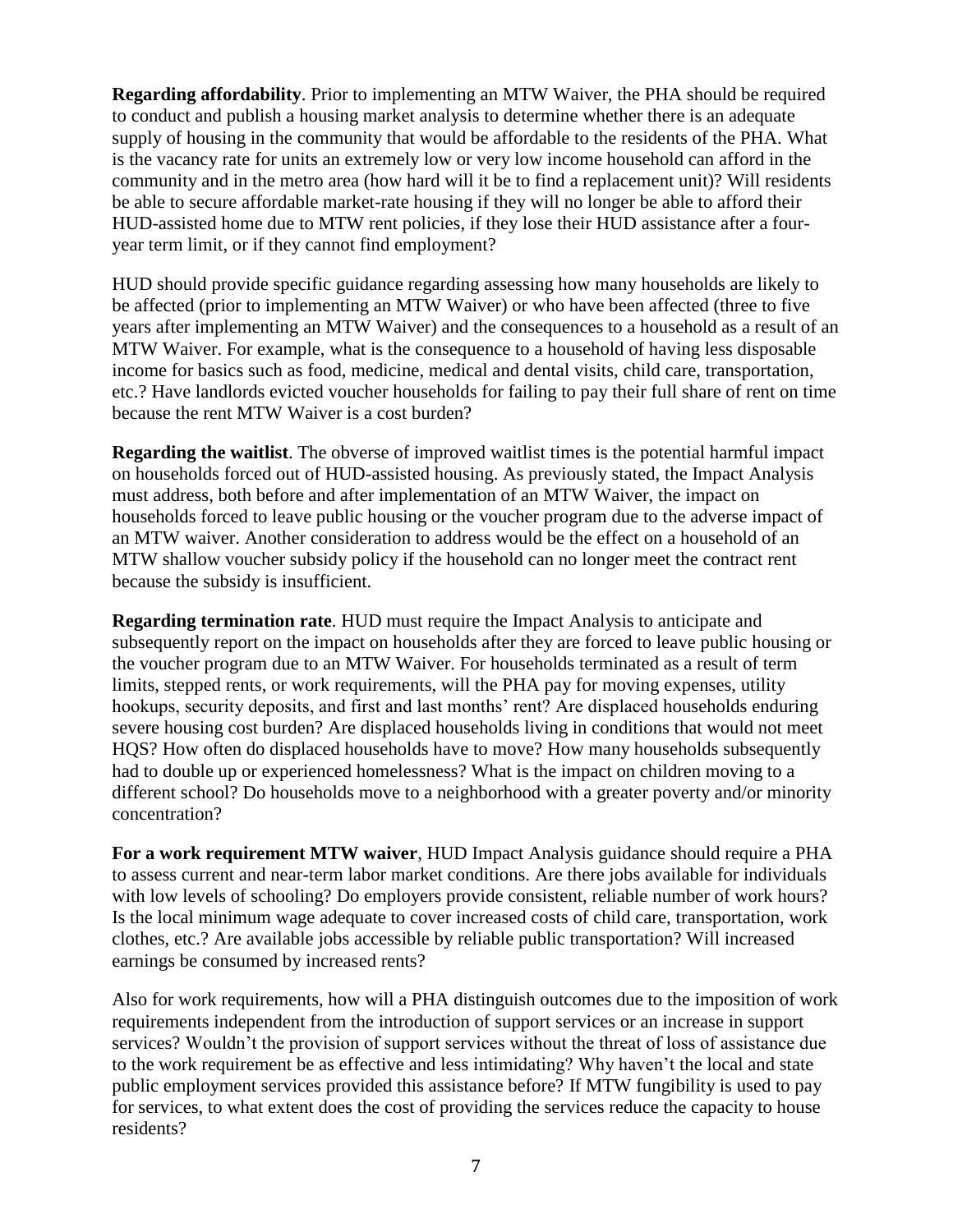**Regarding impact on the community** in terms of self-sufficiency. As previously stated, it is difficult to comprehend how imposing rent burdens, term limits, or work requirements lead to self-sufficiency.

## **Program Wide Evaluations**

Instead of subjecting every major MTW Waiver (work requirements, term limits, stepped rents, rent burdens) to the "rigorous" evaluation called for by the statute, the Operations Notice intends to merely use "program-wide evaluations" for MTW Waivers that are not part of a PHA's cohort requirement.

The Operations Notice states, "HUD will create and develop an evaluation system that will document and consider the MTW demonstration through the lens of the three statutory objectives relating to cost effectiveness, self-sufficiency, and housing choice." For MTW Waivers that are not part of a PHA's cohort, which by far will be most MTW Waivers, HUD will use "programwide" evaluations.

The Notice states, "Program-wide evaluation would seek to assess whether or not, and to what extent, MTW agencies use Federal dollars more efficiently, help residents find employment and become self-sufficient, and/or increase housing choices for low-income families. **HUD intends to develop a method for program-wide evaluation that is based, to the extent possible, on information already being collected through existing HUD administrative data systems**. HUD may determine and require that additional reporting is necessary to effectively evaluate MTW."

Limiting the program-wide evaluation to the three statutory objectives will not adequately address negative effects on residents. In addition, HUD's existing administrative data systems are not able to assess the impacts on the three statutory objectives let alone other adverse consequences for residents.

## **Concerns about Two of the Five Statutory Requirements**

The Operations Notice open for comment states that the final Operation Notice will provide more detail regarding how HUD will monitor and enforce the five statutory requirements. However, in advance of the final Notice, some information is provided in the draft Notice.

### Substantially the Same

The statute requires an MTW PHA to continue to assist substantially the same total number of eligible low income households as would have been housed had the amounts of public housing capital and operating fund and voucher funding not been combined. To do this, HUD will establish a base line that considers the number of households a PHA housed through public housing and vouchers and the amount of public housing capital and operating funds and voucher funds the PHA received the year before entering into MTW. A ratio based on the total number of households housed per \$100,000 in funding will be a baseline to determining in future years whether the PHA is meeting the statute's "substantially the same" requirement.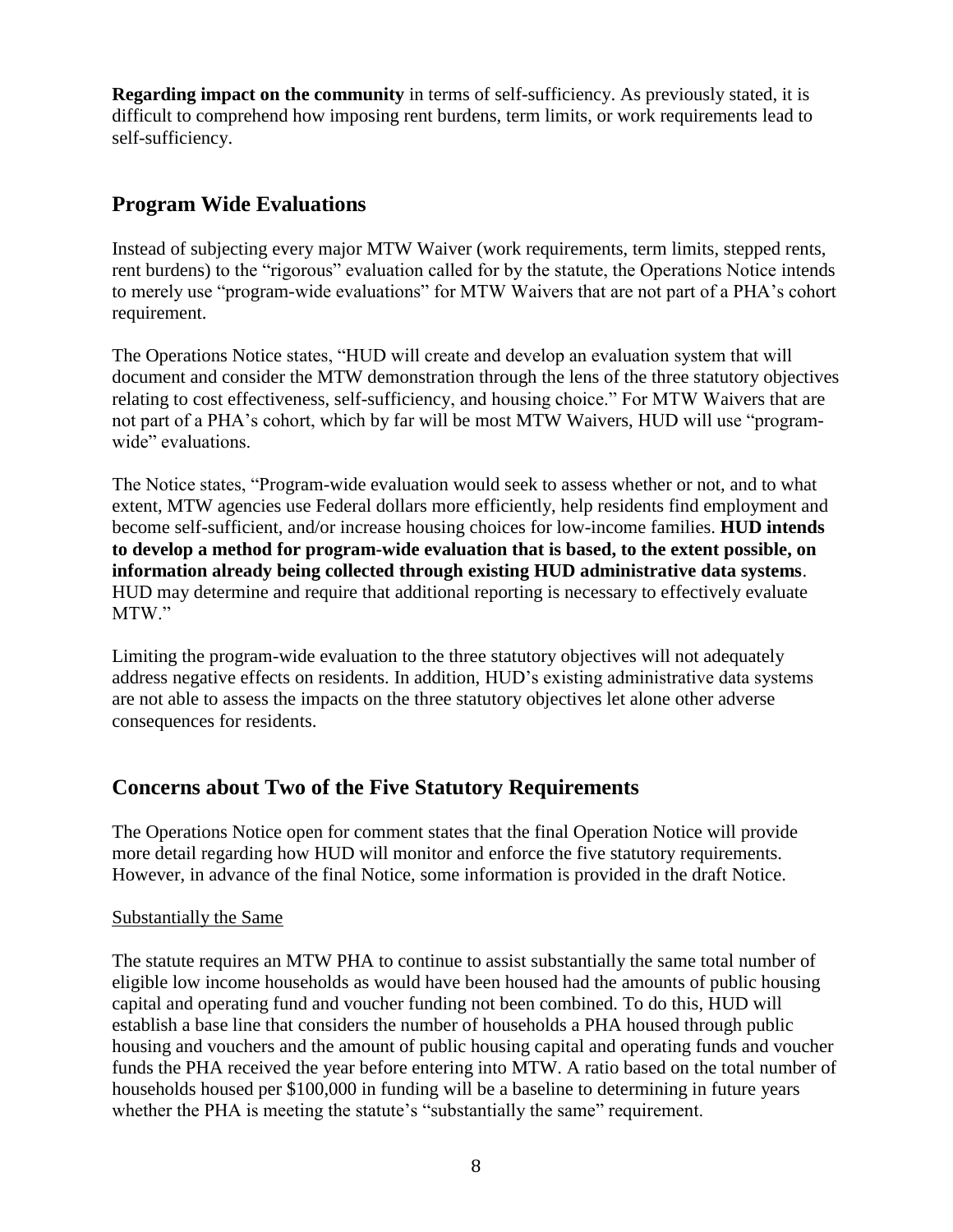However, if a PHA chooses the Short-Term Assistance MTW Waiver (for example three months of housing) or uses one of the Local Non-Traditional Activities MTW Waivers that provide a shallow rent subsidy or supportive services, the substantially same number of households housed would be inflated because small amounts of money would be provided to assist those households. For purposes of establishing the baseline, short-term assistance and shallow subsidies should not be counted. For the baseline, only a full housing subsidy should be counted, and only for households who have rent burdens at or less than 40% of their income. (As noted earlier, the MTW statute calls for "reasonable rent policies," and any rent burden greater than 40% – as modeled by Congress when it established that threshold for initial occupancy with a voucher – would be unreasonable.)

The Operations Notice would allow a PHA to "dip below" the baseline, depending on specific circumstances. With the exception of certain natural disasters, HUD should limit the depth of such a dip to 5% and establish extra monitoring provisions for a PHA that frequently encounters dips. For a PHA that has a dip greater than 5% should incur a proportionate reduction in voucher administrative fees and public housing operating fund the following year.

#### Comparable Mix of Households

The statute requires an MTW PHA to continue to assist a comparable mix of households (by household size) as would have been provided had the amounts of public housing and voucher funds not been used under MTW. The Operations Notice echoes the statute. However, HUD should refine the "comparable mix" standard to look not only at household size but the mix of disabled households, elderly households, and single-head of households.

## **Elimination of Requirement to Use 90% of Authorized Voucher Budget for Vouchers**

The draft Operations Notice from 2017 had a provision requiring an MTW PHA to spend at least 90% of its annual voucher budget authority on eligible housing assistance payment (HAP) expenses each year. The 2018 Operations Notice has eliminated the 90% rule. That could mean less affordable housing assistance for households that desperately need it and that waiting lists will become even longer. The final Operations Notice must restore the 90% rule.

### **Conclusion**

The original 39 MTW agencies were not subject to evaluation procedures that would enable Congress to determine the extent to which the statutory and regulatory flexibilities provided to them were meeting the statute's three objectives or the extent to which they harmed residents. The 2016 Act allowing an expansion to 100 additional PHAs was framed to ensure that statutory and regulatory waivers are subject to rigorous evaluation. Such rigorous evaluation is critical because the 2016 Act anticipates applying policy changes that prove successful to all PHAs.

The October 2018 proposed version of the MTW Operations Notice fails to comply with the 2016 Act. Most of the 39 MTW Waivers that an expansion PHA could implement without HUD approval would do nothing to foster greater resident self-sufficiency or augment housing choice; instead the rent burden, time limit, and work requirement MTW Waivers would harm residents.